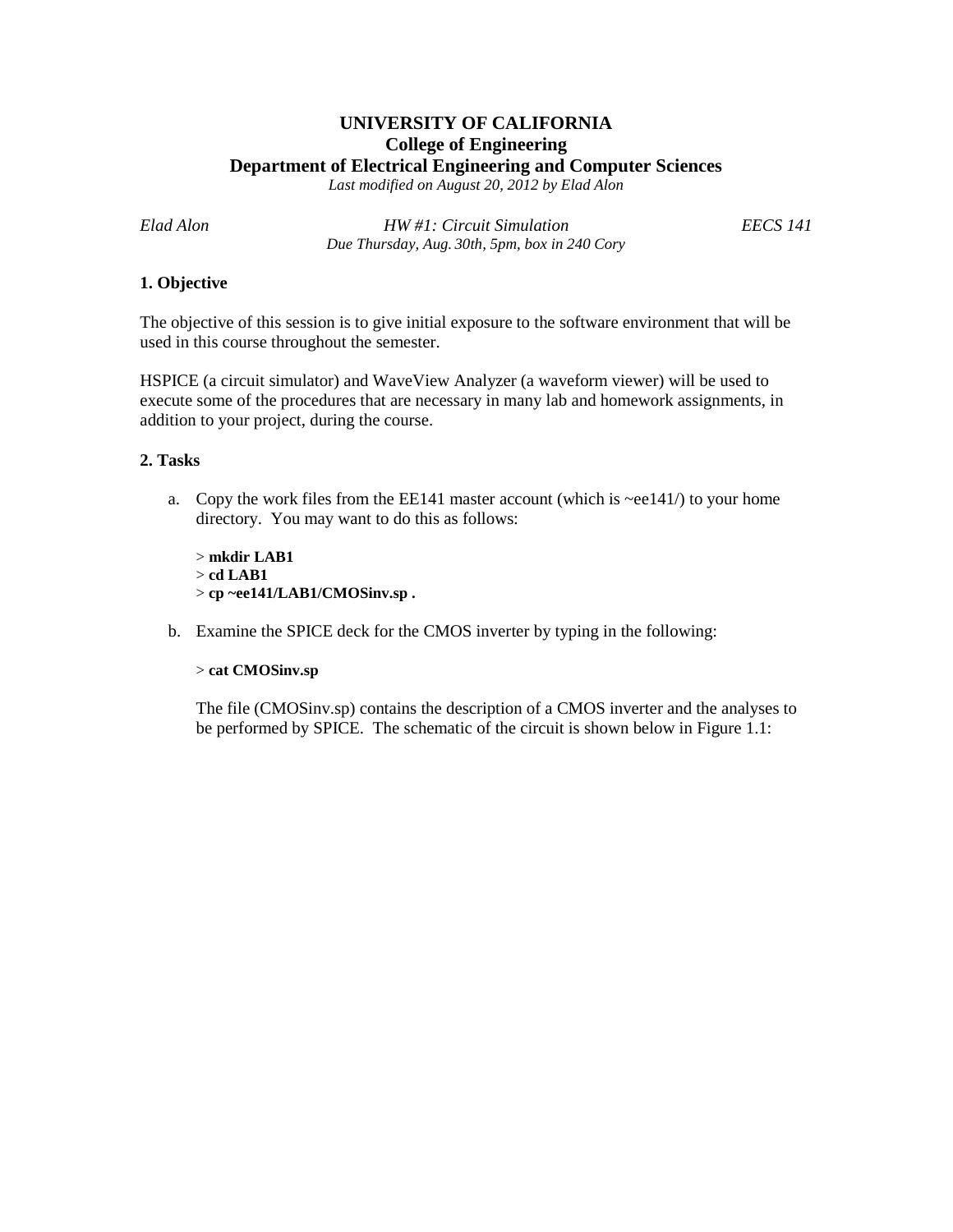

Figure 1.1

#### CMOSinv.sp:

```
Simple CMOS Inverter
.lib '/home/ff/ee141/MODELS/gpdk090_mos.sp' TT_S1V
**Begin Circuit Netlist**
**Power Supplies**
VDD vdd 0 1.2
VIN in 0 PULSE 0 1.2 200ps 100ps 100ps 2ns 4ns
**Transistors**
MO out in vdd vdd gpdk090_pmos1v L=100e-9 W=120e-9 AD=69.6e-15 AS=69.6e-
15 PD=1.16e-6 PS=1.16e-6 M=1
M1 out in 0 0 gpdk090_nmos1v L=100e-9 W=120e-9 AD=69.6e-15 AS=69.6e-15
PD=1.16e-6 PS=1.16e-6 M=1
**Control Information**
.options post=2 nomod
.op
**Transient Analysis**
.tran .01ns 3ns
**DC Analysis**
.dc VIN 0 1.2 0.001
```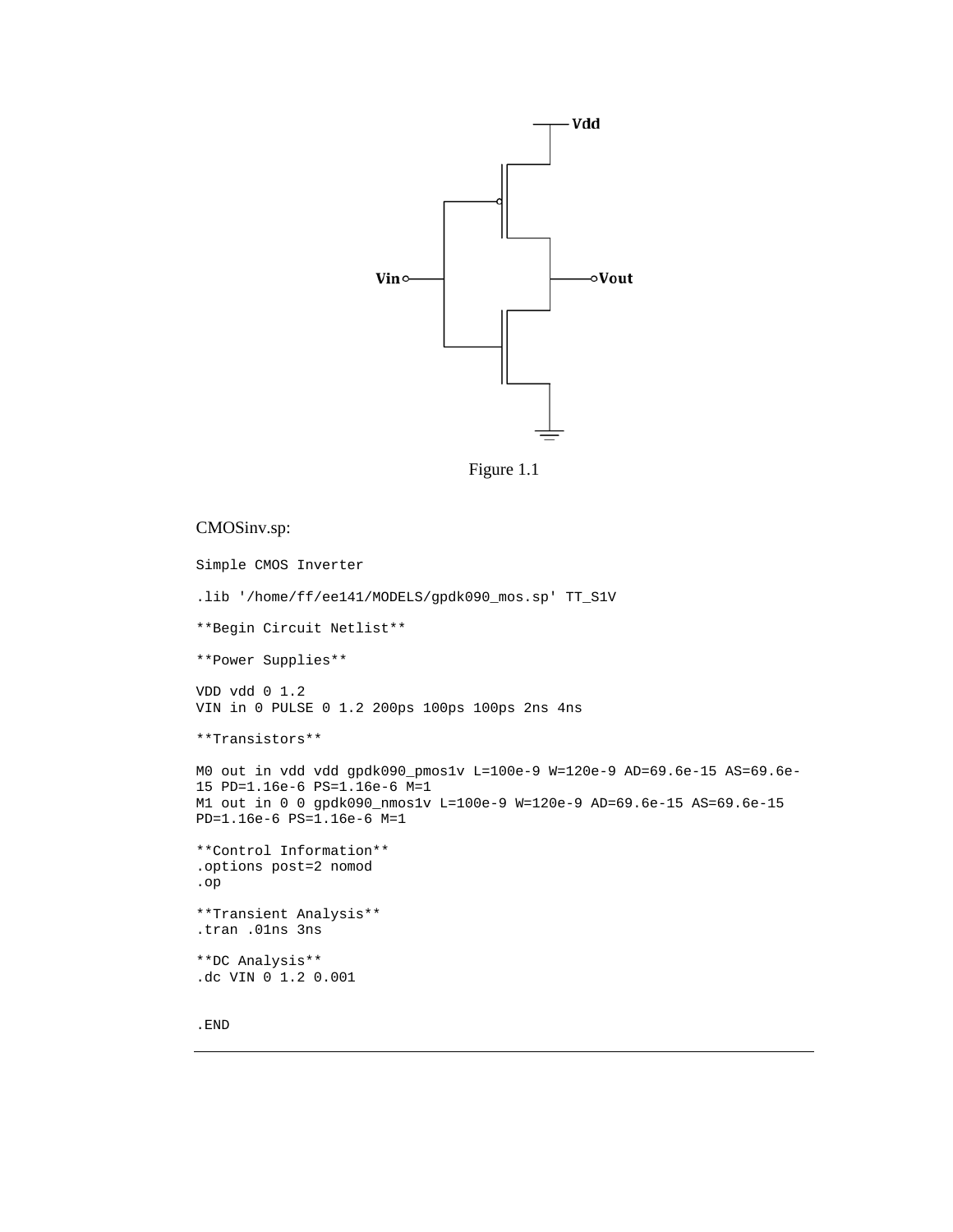There are three main sections in the spice deck:

- The netlist description. A netlist is a computer readable representation of the circuit schematic.
- The models used. A model in SPICE contains the parameters of the equations used by SPICE to analyze certain elements (such as transistors) in the circuit.
- The analysis to be performed during the simulation. We are requesting a transient analysis and a DC analysis of the circuit.
- c. Simulate the circuit netlist.

## > **hspice CMOSinv.sp >! CMOSinv.out**

Upon proper completion of the simulation, you should see the following:

> **info: \*\*\*\*\* hspice job concluded**

- d. Definitions of the output files:
	- CMOSinv.sp is the input netlist (your file)
	- CMOSinv.sw0 is the DC sweep data output (used by awaves)
	- CMOSinv.tr0 is the transient data output (used by awaves)
	- CMOSinv.out is the output listing from HSPICE (look here for errors or text about the circuit)
	- CMOSinv.st0 is the simulation run information (usually not useful)
	- CMOSinv.ic0 is the information about the initial condition computed by HSPICE (usually don't need to look at this)
- e. View the results of the transient analysis.

Load WaveView Analyzer and examine the results of the transient analysis by entering the following:

> **awaves &**

or

> **wv &**

Once WaveView loads, click on **File/Import Waveform File** or use shortcut Ctrl+O. This will open a menu to select which output file to display. Your output *CMOSinv.sw0*  as well as *CMOSinv.tr0* should be listed; if not, switch to the correct directory using the tab or the arrows. Once you have found your output files, double-click on *CMOSinv.tr0*, which should import the transient data into **Output View** window.

To view the transient waveforms, click on the "+" sign in front of the file name "*D0:CMOSinv.tr0*" and then double click on "*toplevel*". Now you should see the waveform data listed below. To see the waveform, you can just double click on the waveform name and it will appear in a new panel on the right. In our case, we want to plot the waveforms for **in** and **out** in the same panel. To do this, select **v(in)** by single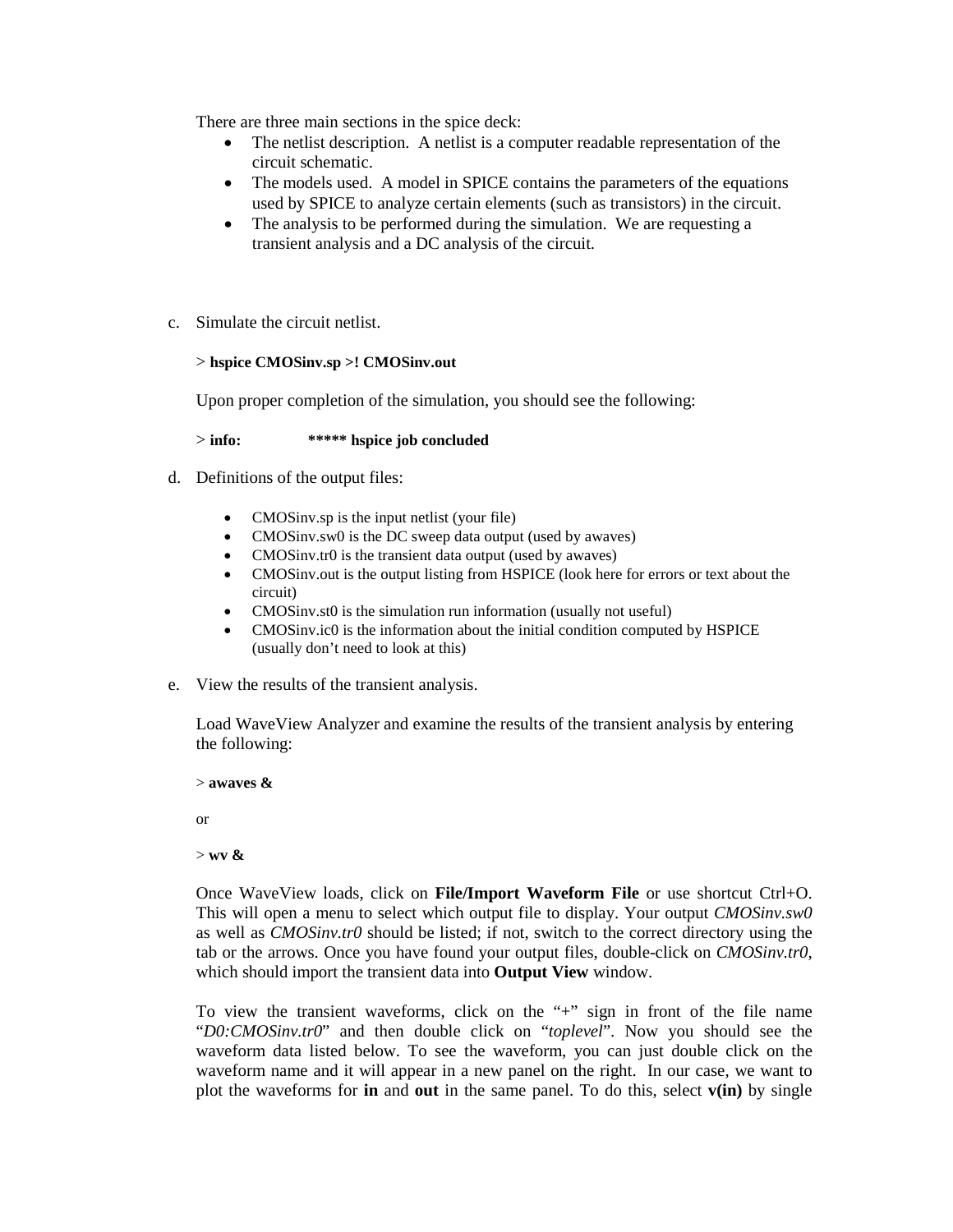clicking on it, then hold "Ctrl" and double click on **v(out).** You should see both waveforms appear on the same panel.

Print the waveforms for **in** and **out**.

f. View the results of the DC analysis.

Open a new panel for the DC waveform by clicking on **Panels/New/X-Y**. Click on **File/Import Waveform File** again to import *CMOSinv.sw0*. Then click on **v(out)** to print the output waveform in a new panel.

Print the waveform for **out**.

g. Transform the CMOS inverter into an NMOS inverter with a passive load.

Replace the PMOS transistor with a resistor as shown in Figure 1.2



Figure 1.2

Edit the CMOSinv.sp file by replacing the PMOS transistor with a 20k resistor in your netlist.

Delete: M0 out in vdd vdd gpdk090\_pmos1v L=100e-9 W=120e-9 AD=69.6e-15 AS=69.6e-15 PD=1.16e-6 PS=1.16e-6 M=1

Replace with: R1 vdd out 20k

h. Simulation and analysis of the NMOS inverter.

Repeat steps c-f with this modified file.